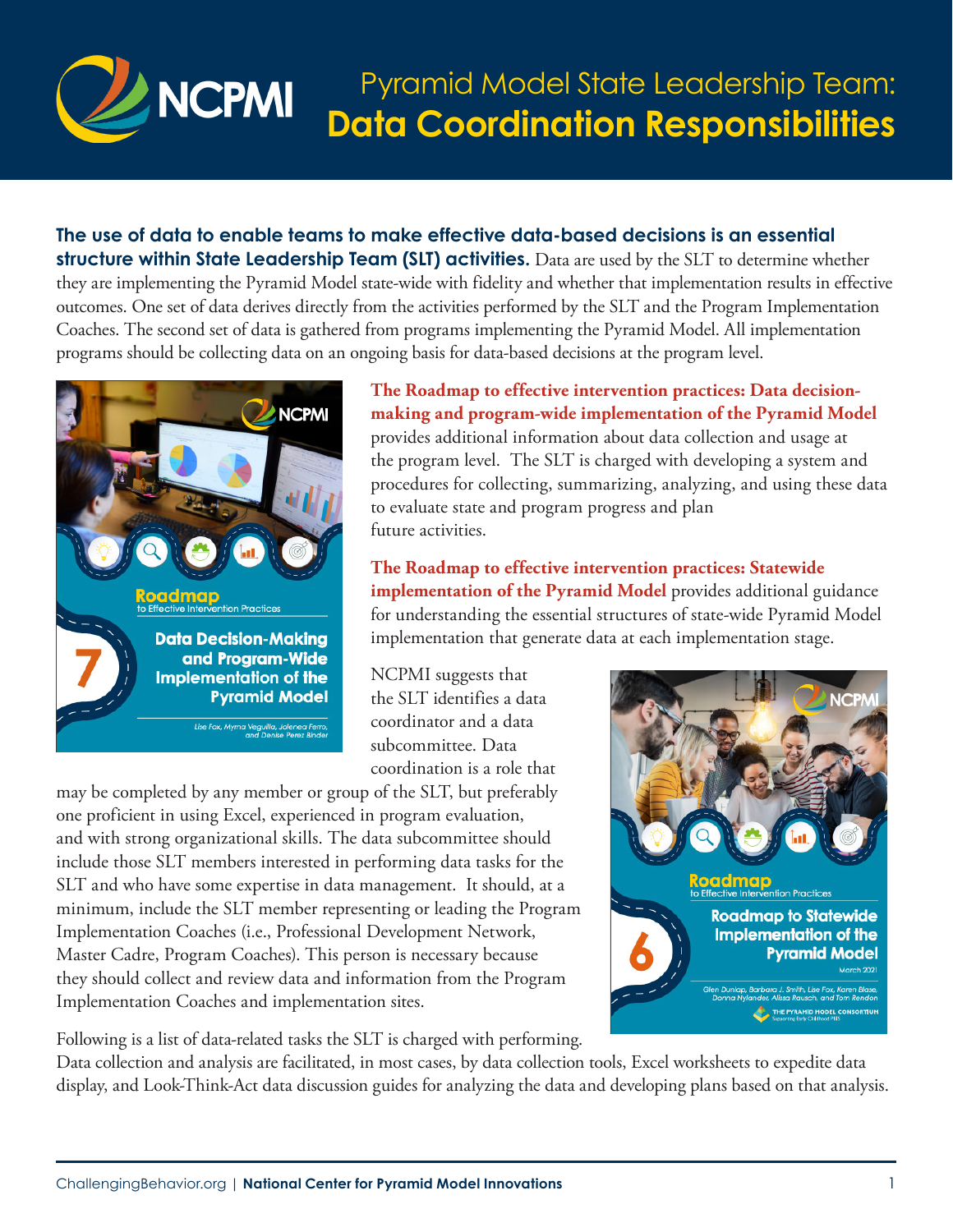# **SLT Data Tasks:**

# **I. Develop and implement a plan for the data coordinator or subcommittee to:**

#### **Annually**

- ▶ Establish timelines and procedures for regular data submission from programs, in coordination with Program Implementation Coach
- ▶ Train program-level data coordinators

### Ongoing

- ▶ Guide programs in assignment of unique identifiers. Suggestions for assigning unique identifiers may be found at: **[Pyramid Model Data: Assigning Unique Identification Codes](https://challengingbehavior.cbcs.usf.edu/docs/Data-ID-Codes_tipsheet.pdf)**
- ▶ Summarize and provide a visual display of data for the completion of reports, including:
	- Pyramid Model annual state-wide evaluation report
	- Pyramid Model implementation data relevant to all internal or external reports
	- Reports and infographics for raising awareness, public support, policy development, and funding

## **II. Summarize, display** *(e.g., table, graph, report)***, analyze** *(e.g., Look-Think-Act)***, and monitor SLT data**

These data are generated from the following list of instruments and should be summarized and presented according to the listed schedule:

### **Annually**

- ▶ **[SLT Benchmarks of Quality \(BoQ\)](https://challengingbehavior.cbcs.usf.edu/docs/BoQ_StateTeam.pdf)**
- ▶ Implementation goals and number of goals met
- ▶ **[Exploring Equity Across the Four Essential Structures](https://challengingbehavior.cbcs.usf.edu/Implementation/State/index.html)**: Summarize information for each essential structure (i.e., State Leadership Team, Professional Development Network, Implementation Sites and Data Systems)

#### **Monthly**

- ▶ SLT participation (e.g., meeting evaluation, attendance)
- ▶ **[Program Implementation Coach Logs](https://challengingbehavior.cbcs.usf.edu/docs/ProgramCoaching_Log.pdf)**: Monthly data may be summarized per coach, averaged across coaches, averaged across the type of program (e.g., school-based, Head Start), or averaged across the cohort. Other summaries may also be identified by the SLT.

### As Determined

▶ **[State Leadership Team \(SLT\) Checklist of Sustainability Features](https://challengingbehavior.cbcs.usf.edu/docs/SLT_checklist-sustainability-features.pdf)**: Initiated as determined by the SLT Coordinator of an established SLT, summarized, reviewed, but not visually displayed.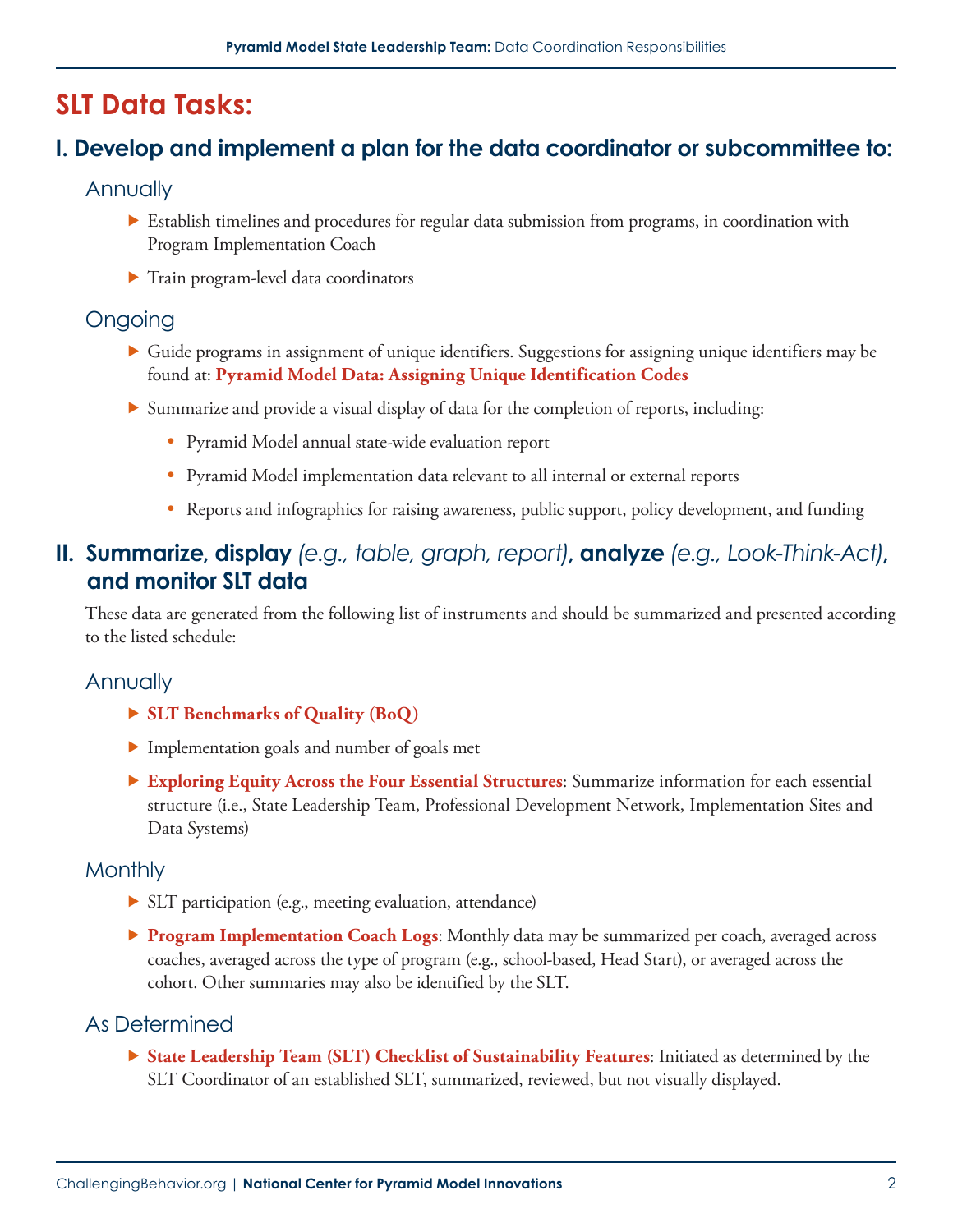### **III. Aggregate and summarize program data provided by implementation sites**

These are gathered from implementation sites by Program Implementation Coaches or entered by sites into a state-designated data system. These data may be collected and reviewed more often (e.g., quarterly) but should be aggregated and summarized at least annually. Guidance on the content of state-level evaluation reports is listed in the companion document, **[Evaluation of State and Program Implementation of the Pyramid Model](https://challengingbehavior.cbcs.usf.edu/docs/Eval-State-Program-Implementation.pdf)***.*

- ▶ **[Practitioner coaching activities from the Classroom Coaching Log](https://challengingbehavior.cbcs.usf.edu/docs/coaching_log.pdf)** and the **[Early Intervention](https://challengingbehavior.cbcs.usf.edu/docs/Coaching_Log-Strategies_EI.pdf)  [Practitioner Coaching Log](https://challengingbehavior.cbcs.usf.edu/docs/Coaching_Log-Strategies_EI.pdf)** are summarized within and across sites. Data may be summarized by practitioners receiving coaching; classrooms receiving coaching; action plan goals developed and completed; complete coaching cycles; and time spent in observation and debriefing.
- ▶ **[Program-Wide Early Childhood PBS BoQ](https://challengingbehavior.cbcs.usf.edu/docs/BoQ_EarlyChildhood_Program-Wide.pdf) or [Pyramid Model Early Intervention \(Part C\)](https://challengingbehavior.cbcs.usf.edu/docs/EI_PartC_BoQ_v1_form.pdf)  [Benchmarks of Quality](https://challengingbehavior.cbcs.usf.edu/docs/EI_PartC_BoQ_v1_form.pdf)** for each program and across programs. Highlight growth of critical elements over time, provide a graph showing number of sites at different levels of overall fidelity, and individual implementation site graphs showing data over time.
- ▶ **[Teaching Pyramid Observation Tool](https://challengingbehavior.cbcs.usf.edu/Implementation/Data/index.html)** (TPOT) and/or **[Teaching Pyramid Infant/Toddler](https://challengingbehavior.cbcs.usf.edu/Implementation/Data/index.html)  [Observation Scale](https://challengingbehavior.cbcs.usf.edu/Implementation/Data/index.html)** (TPITOS), and/or **[Early Interventionist Pyramid Practices Fidelity Instrument](https://challengingbehavior.cbcs.usf.edu/Implementation/data/EIPPFI.html)** (EIPPFI) summarized for each program and across programs. Include average across key practices, range of scores, and number of teachers or early interventionists at fidelity for each program.
- ▶ **[Behavior Incident Report System](https://challengingbehavior.cbcs.usf.edu/Implementation/data/BIRS.html)** (BIRS): Suspension and expulsion information summarized for each program and across programs, demographic information by site, and risk indices (i.e., risk ratios, child composition) by race, gender, ethnicity, IEP status, and dual language learners.
- ▶ Family survey summary for each program (optional)

#### **A NOTE ABOUT BIRS DATA:**

- ▶ BIRS suspension and expulsion data are the only elements recommended for sharing at the state level
- ▶ Other BIRS data are most relevant for use within the program
- ▶ Factors for the SLT to consider before collecting BIRS data:
	- How long the program has implemented BIRS (Year 2 of implementation usually generates enough data)
	- Fidelity of implementation (Program implements BIRS accurately)

See the **[Roadmap to effective intervention practices: Data decision-making and program](https://challengingbehavior.cbcs.usf.edu/docs/roadmap/roadmap_7_Data.pdf)[wide implementation](https://challengingbehavior.cbcs.usf.edu/docs/roadmap/roadmap_7_Data.pdf)** of the Pyramid Model for more information about the BIRS data.

▶ Staff survey summary for each program (optional)